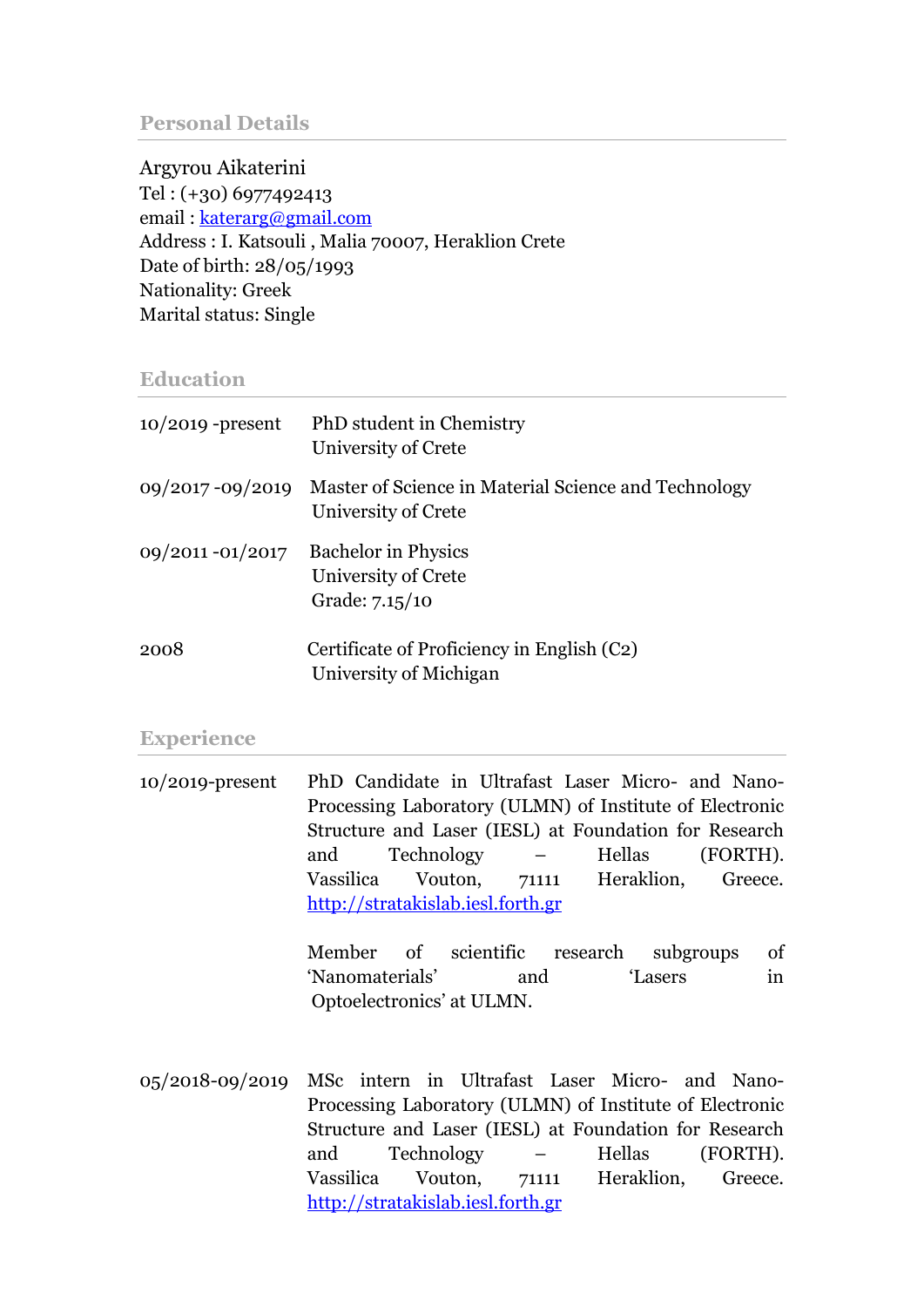Member of scientific research subgroups of 'Nanomaterials' and 'Lasers in Optoelectronics' at ULMN.

## **Current Interests**

- Synthesis of perovskite nanocrystals for gas sensing applications
- Optical and structural characterization of nanocrystals
- Synthesis and characterization of nanoparticulate films
- Elucidation of the microscopic physical mechanisms involving nanocrystal systems

## **Job – Related Skills**

Characterization techniques:

- Scanning Electron Microscopy (SEM)-Energy Dispersive Spectroscopy (EDS) (results interpretation)
- UV-Vis spectroscopy (independent user)
- Photoluminescence (PL) measurements (independent user)
- Powder X-Ray diffraction (XRD) (independent user)
- Transient absorption spectroscopy (TAS) (results interpretation)
- RAMAN spectroscopy (results interpretation)
- Gas testing measurements (independent user)

## Software:

- Microsoft Office
- LaTeX (certified, University of Piraeus)
- OriginPro2016

Languages: Greek (native), English (fluent), German (basic)

## **Publications**

- Postgraduate MSc Thesis: "Fabrication, Properties and Applications of all – inorganic lead halide nanocrystals'', IESL-FORTH and Material Science and Technology Department, Heraklion, September 2019, Supervisors: Research Director Dr. Emmanuel Stratakis, Prof. George Kioseoglou and Prof. Maria Vamvakaki
- A. Argyrou, K. Brintakis, A. Kostopoulou, E. Gagaoudakis, G. Kiriakidis, E. Stratakis, "Ligand-free CsPbBr<sub>3</sub> nanocrystals as self-powered,